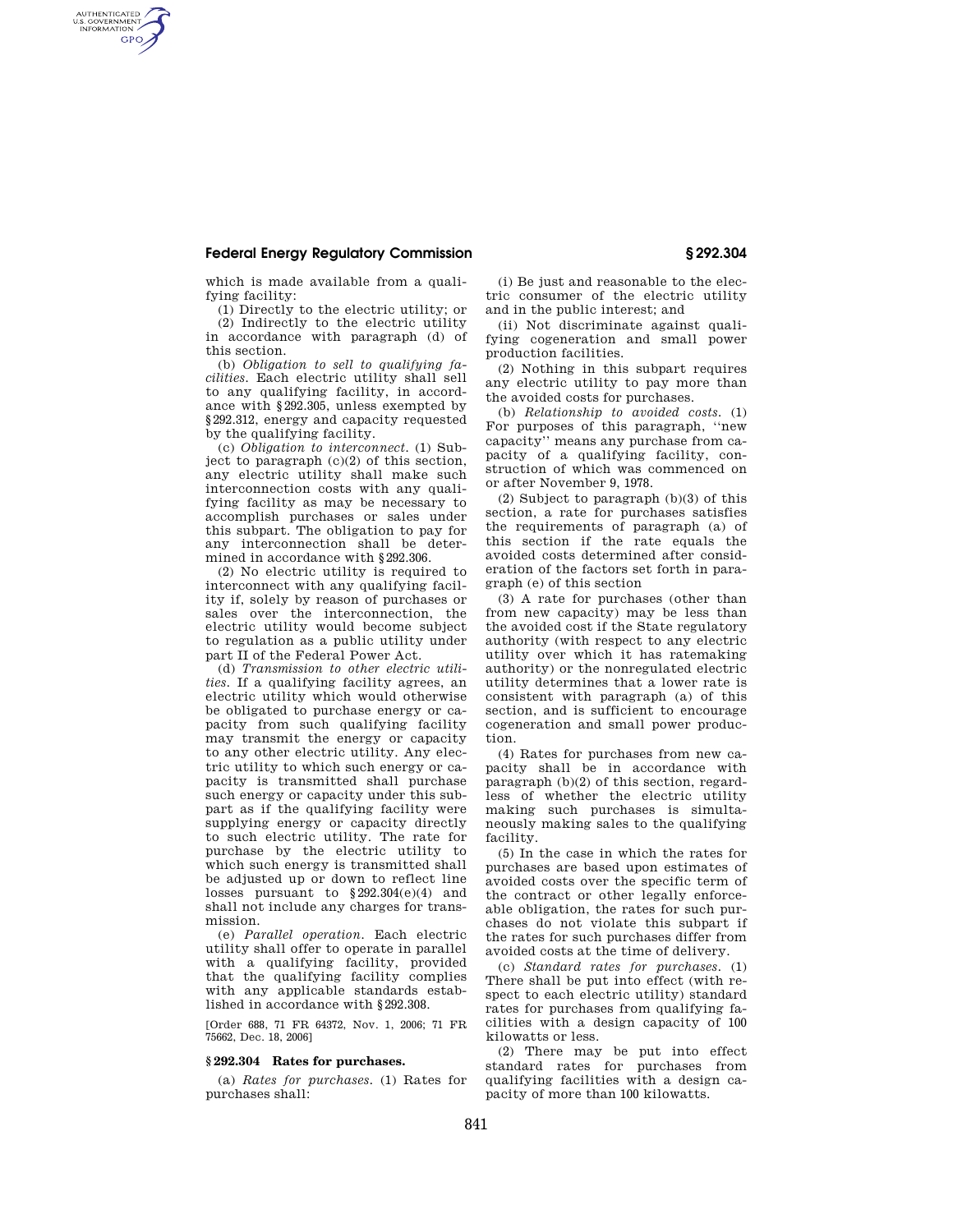(3) The standard rates for purchases under this paragraph:

(i) Shall be consistent with paragraphs (a) and (e) of this section; and

(ii) May differentiate among qualifying facilities using various technologies on the basis of the supply characteristics of the different technologies.

(d) *Purchases ''as available'' or pursuant to a legally enforceable obligation.*  Each qualifying facility shall have the option either:

(1) To provide energy as the qualifying facility determines such energy to be available for such purchases, in which case the rates for such purchases shall be based on the purchasing utility's avoided costs calculated at the time of delivery; or

(2) To provide energy or capacity pursuant to a legally enforceable obligation for the delivery of energy or capacity over a specified term, in which case the rates for such purchases shall, at the option of the qualifying facility exercised prior to the beginning of the specified term, be based on either:

(i) The avoided costs calculated at the time of delivery; or

(ii) The avoided costs calculated at the time the obligation is incurred.

(e) *Factors affecting rates for purchases.* In determining avoided costs, the following factors shall, to the extent practicable, be taken into account:

(1) The data provided pursuant to  $§292.302(b)$ , (c), or (d), including State review of any such data;

(2) The availability of capacity or energy from a qualifying facility during the system daily and seasonal peak periods, including:

(i) The ability of the utility to dispatch the qualifying facility;

(ii) The expected or demonstrated reliability of the qualifying facility;

(iii) The terms of any contract or other legally enforceable obligation, including the duration of the obligation, termination notice requirement and sanctions for non-compliance;

(iv) The extent to which scheduled outages of the qualifying facility can be usefully coordinated with scheduled outages of the utility's facilities;

(v) The usefulness of energy and capacity supplied from a qualifying facility during system emergencies, including its ability to separate its load from its generation;

(vi) The individual and aggregate value of energy and capacity from qualifying facilities on the electric utility's system; and

(vii) The smaller capacity increments and the shorter lead times available with additions of capacity from qualifying facilities; and

(3) The relationship of the availability of energy or capacity from the qualifying facility as derived in paragraph  $(e)(2)$  of this section, to the ability of the electric utility to avoid costs, including the deferral of capacity additions and the reduction of fossil fuel use; and

(4) The costs or savings resulting from variations in line losses from those that would have existed in the absence of purchases from a qualifying facility, if the purchasing electric utility generated an equivalent amount of energy itself or purchased an equivalent amount of electric energy or capacity.

(f) *Periods during which purchases not required.* (1) Any electric utility which gives notice pursuant to paragraph (f)(2) of this section will not be required to purchase electric energy or capacity during any period during<br>which. due to operational cirdue to operational circumstances, purchases from qualifying facilities will result in costs greater than those which the utility would incur if it did not make such purchases, but instead generated an equivalent amount of energy itself.

(2) Any electric utility seeking to invoke paragraph  $(f)(1)$  of this section must notify, in accordance with applicable State law or regulation, each affected qualifying facility in time for the qualifying facility to cease the delivery of energy or capacity to the electric utility.

(3) Any electric utility which fails to comply with the provisions of paragraph (f)(2) of this section will be required to pay the same rate for such purchase of energy or capacity as would be required had the period described in paragraph  $(f)(1)$  of this section not occurred.

(4) A claim by an electric utility that such a period has occurred or will